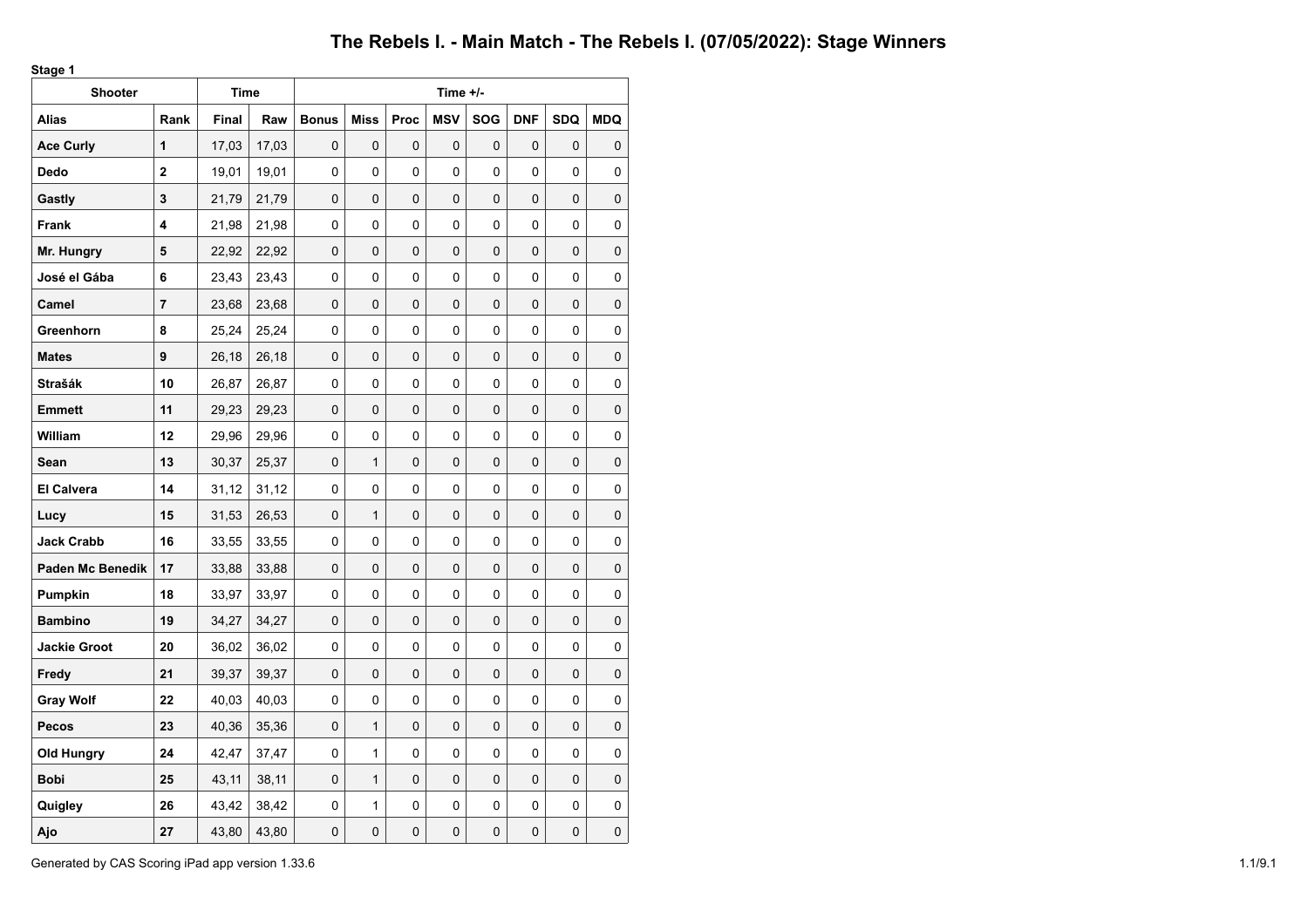**Stage 1**

| <b>Shooter</b>       |      | <b>Time</b>  |       | Time +/-     |                |      |            |             |             |             |             |  |
|----------------------|------|--------------|-------|--------------|----------------|------|------------|-------------|-------------|-------------|-------------|--|
| <b>Alias</b>         | Rank | <b>Final</b> | Raw   | <b>Bonus</b> | Miss           | Proc | <b>MSV</b> | <b>SOG</b>  | <b>DNF</b>  | <b>SDQ</b>  | <b>MDQ</b>  |  |
| <b>Cheyenne</b>      | 28   | 44,15        | 34,15 | $\mathbf 0$  | $\overline{2}$ | 0    | 0          | $\mathbf 0$ | $\mathbf 0$ | $\mathbf 0$ | $\Omega$    |  |
| <b>Dark She Wolf</b> | 29   | 49,23        | 49,23 | 0            | 0              | 0    | 0          | 0           | 0           | 0           | 0           |  |
| Jerry                | 30   | 50,96        | 40,96 | $\mathbf 0$  | $\overline{2}$ | 0    | 0          | $\mathbf 0$ | $\Omega$    | $\mathbf 0$ | $\mathbf 0$ |  |
| Yankee               | 31   | 52,00        | 37,00 | 0            | 1              | 1    | 0          | 0           | $\Omega$    | 0           | $\mathbf 0$ |  |
| <b>Mad Pete</b>      | 32   | 60,13        | 50,13 | $\mathbf 0$  | 2              | 0    | 0          | $\mathbf 0$ | $\mathbf 0$ | 0           | $\mathbf 0$ |  |
| <b>Malvíno</b>       | 33   | 61,49        | 36,49 | 0            | 3              | 1    | 0          | 0           | $\Omega$    | 0           | $\Omega$    |  |
| <b>Blind Mole</b>    | 34   | 64,10        | 54,10 | $\mathbf 0$  | 2              | 0    | $\Omega$   | $\Omega$    | $\Omega$    | $\mathbf 0$ | $\Omega$    |  |
| <b>Orava Pete</b>    | 35   | 75,30        | 50,30 | 0            | 5              | 0    | 0          | 0           | $\Omega$    | 0           | $\Omega$    |  |
| Daisy                | 36   | 84,97        | 84,97 | $\mathbf 0$  | $\Omega$       | 0    | 0          | $\mathbf 0$ | $\Omega$    | 0           | $\mathbf 0$ |  |
| Gus                  | 37   | 150,00       | SDQ   | -            | -              | -    | -          | 0           | $\mathbf 0$ | 1           | $\mathbf 0$ |  |

### **Stage 2**

| <b>Shooter</b>          |                | <b>Time</b>  |       | Time $+/-$   |             |             |            |             |            |             |            |  |
|-------------------------|----------------|--------------|-------|--------------|-------------|-------------|------------|-------------|------------|-------------|------------|--|
| <b>Alias</b>            | Rank           | <b>Final</b> | Raw   | <b>Bonus</b> | <b>Miss</b> | Proc        | <b>MSV</b> | <b>SOG</b>  | <b>DNF</b> | <b>SDQ</b>  | <b>MDQ</b> |  |
| <b>Ace Curly</b>        | 1              | 14,73        | 14,73 | $\Omega$     | $\Omega$    | $\mathbf 0$ | $\Omega$   | $\Omega$    | $\Omega$   | $\Omega$    | 0          |  |
| <b>Dedo</b>             | $\mathbf{2}$   | 19,19        | 19,19 | $\Omega$     | $\Omega$    | $\Omega$    | $\Omega$   | $\Omega$    | $\Omega$   | $\Omega$    | 0          |  |
| Mr. Hungry              | 3              | 21,27        | 21,27 | $\Omega$     | $\Omega$    | $\Omega$    | $\Omega$   | $\Omega$    | $\Omega$   | $\Omega$    | 0          |  |
| Sean                    | 4              | 21,63        | 21,63 | $\Omega$     | $\Omega$    | 0           | 0          | 0           | $\Omega$   | 0           | 0          |  |
| <b>Mates</b>            | 5              | 23,22        | 23,22 | $\Omega$     | $\Omega$    | $\Omega$    | $\Omega$   | $\Omega$    | $\Omega$   | $\Omega$    | 0          |  |
| Gastly                  | 6              | 24,90        | 24,90 | 0            | $\Omega$    | 0           | 0          | $\Omega$    | $\Omega$   | $\Omega$    | 0          |  |
| Yankee                  | $\overline{7}$ | 25,17        | 25,17 | $\Omega$     | $\Omega$    | $\Omega$    | $\Omega$   | $\Omega$    | $\Omega$   | $\Omega$    | 0          |  |
| Greenhorn               | 8              | 26,11        | 26,11 | 0            | $\Omega$    | 0           | 0          | 0           | $\Omega$   | 0           | 0          |  |
| Frank                   | 9              | 26,25        | 21,25 | $\Omega$     | 1           | $\mathbf 0$ | $\Omega$   | $\mathbf 0$ | $\Omega$   | $\mathbf 0$ | 0          |  |
| <b>Strašák</b>          | 10             | 26,85        | 26,85 | $\Omega$     | $\Omega$    | 0           | $\Omega$   | 0           | $\Omega$   | 0           | 0          |  |
| Pumpkin                 | 11             | 27,30        | 27,30 | $\mathbf 0$  | $\Omega$    | $\mathbf 0$ | 0          | $\mathbf 0$ | $\Omega$   | $\mathbf 0$ | 0          |  |
| <b>Paden Mc Benedik</b> | 12             | 28,40        | 28,40 | $\Omega$     | $\Omega$    | $\Omega$    | 0          | 0           | $\Omega$   | 0           | 0          |  |
| <b>Jackie Groot</b>     | 13             | 28,52        | 28,52 | $\Omega$     | $\Omega$    | $\mathbf 0$ | $\Omega$   | $\mathbf 0$ | $\Omega$   | $\mathbf 0$ | 0          |  |

Generated by CAS Scoring iPad app version 1.33.6 2.1/9.1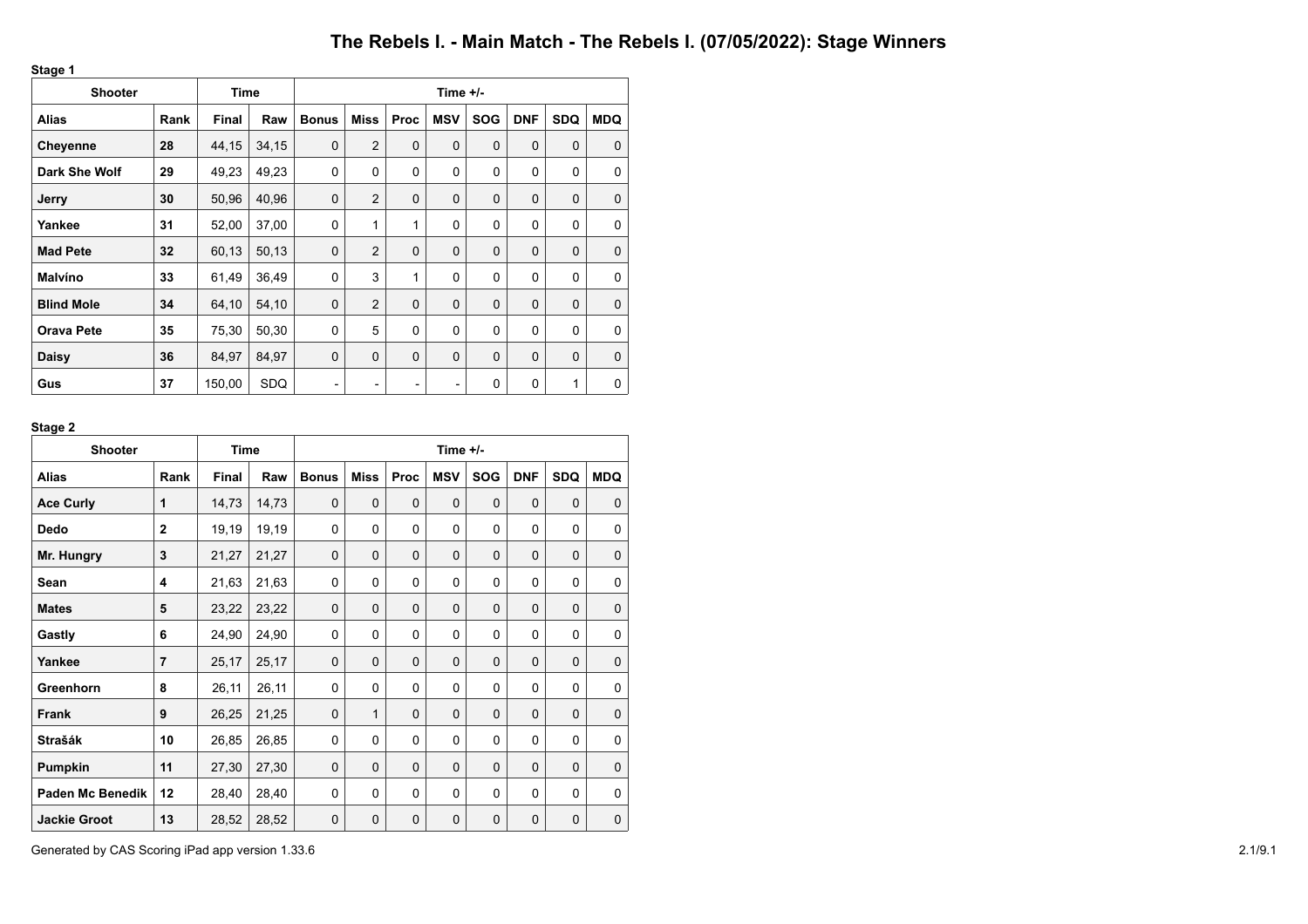**Stage 2**

| <b>Shooter</b>    |      | <b>Time</b>  |       |              |                |              | Time +/-   |            |            |             |             |
|-------------------|------|--------------|-------|--------------|----------------|--------------|------------|------------|------------|-------------|-------------|
| <b>Alias</b>      | Rank | <b>Final</b> | Raw   | <b>Bonus</b> | <b>Miss</b>    | Proc         | <b>MSV</b> | <b>SOG</b> | <b>DNF</b> | <b>SDQ</b>  | <b>MDQ</b>  |
| José el Gába      | 14   | 28,62        | 23,62 | 0            | $\mathbf{1}$   | 0            | 0          | 0          | 0          | 0           | 0           |
| <b>Emmett</b>     | 15   | 28,68        | 23,68 | 0            | 1              | 0            | $\Omega$   | 0          | 0          | 0           | 0           |
| Camel             | 16   | 29,34        | 24,34 | 0            | $\mathbf{1}$   | $\pmb{0}$    | 0          | 0          | 0          | 0           | $\pmb{0}$   |
| William           | 17   | 31,47        | 26,47 | 0            | 1              | 0            | 0          | 0          | 0          | 0           | 0           |
| Lucy              | 18   | 31,62        | 26,62 | 0            | $\mathbf{1}$   | 0            | 0          | 0          | 0          | 0           | $\pmb{0}$   |
| <b>Bobi</b>       | 19   | 31,98        | 31,98 | 0            | 0              | 0            | $\Omega$   | 0          | $\Omega$   | 0           | $\pmb{0}$   |
| Gus               | 20   | 33,42        | 33,42 | $\mathsf 0$  | 0              | 0            | 0          | 0          | 0          | 0           | $\mathsf 0$ |
| Quigley           | 21   | 33,48        | 28,48 | 0            | 1              | 0            | 0          | 0          | $\Omega$   | 0           | $\pmb{0}$   |
| Fredy             | 22   | 34,35        | 34,35 | 0            | $\mathbf 0$    | $\pmb{0}$    | 0          | 0          | 0          | 0           | $\pmb{0}$   |
| <b>Jack Crabb</b> | 23   | 35,30        | 30,30 | 0            | 1              | 0            | 0          | 0          | 0          | 0           | $\pmb{0}$   |
| <b>Gray Wolf</b>  | 24   | 35,30        | 35,30 | $\pmb{0}$    | $\mathbf 0$    | 0            | 0          | 0          | 0          | 0           | $\mathsf 0$ |
| <b>Old Hungry</b> | 25   | 35,97        | 35,97 | 0            | 0              | 0            | 0          | 0          | 0          | 0           | 0           |
| <b>El Calvera</b> | 26   | 38,76        | 33,76 | $\pmb{0}$    | $\mathbf{1}$   | 0            | 0          | 0          | 0          | 0           | $\pmb{0}$   |
| Pecos             | 27   | 39,17        | 34,17 | 0            | 1              | 0            | 0          | 0          | 0          | 0           | 0           |
| Ajo               | 28   | 43,24        | 43,24 | $\mathbf 0$  | 0              | $\mathbf 0$  | 0          | $\Omega$   | $\Omega$   | 0           | $\pmb{0}$   |
| Dark She Wolf     | 29   | 46,17        | 41,17 | 0            | 1              | 0            | 0          | 0          | 0          | 0           | 0           |
| <b>Mad Pete</b>   | 30   | 46,67        | 46,67 | $\mathbf 0$  | 0              | 0            | 0          | 0          | $\Omega$   | 0           | $\mathbf 0$ |
| Jerry             | 31   | 48,38        | 38,38 | 0            | $\overline{c}$ | 0            | 0          | 0          | 0          | 0           | $\pmb{0}$   |
| Cheyenne          | 32   | 51,21        | 36,21 | 0            | $\mathbf{1}$   | $\mathbf{1}$ | 0          | 0          | $\Omega$   | 0           | $\pmb{0}$   |
| <b>Blind Mole</b> | 33   | 57,47        | 57,47 | 0            | 0              | 0            | 0          | 0          | 0          | 0           | 0           |
| <b>Malvíno</b>    | 34   | 59,12        | 39,12 | $\mathbf 0$  | 4              | 0            | 0          | 0          | 0          | 0           | $\pmb{0}$   |
| Daisy             | 35   | 63,64        | 63,64 | 0            | 0              | 0            | 0          | 0          | 0          | 0           | $\pmb{0}$   |
| <b>Orava Pete</b> | 36   | 70,77        | 45,77 | $\mathbf 0$  | 5              | 0            | 0          | 0          | 0          | 0           | $\pmb{0}$   |
| <b>Bambino</b>    | 37   | 77,22        | 42,22 | $\mathsf 0$  | 5              | 1            | 0          | 0          | 0          | $\mathbf 0$ | $\mathsf 0$ |

Generated by CAS Scoring iPad app version 1.33.6 3.1/9.1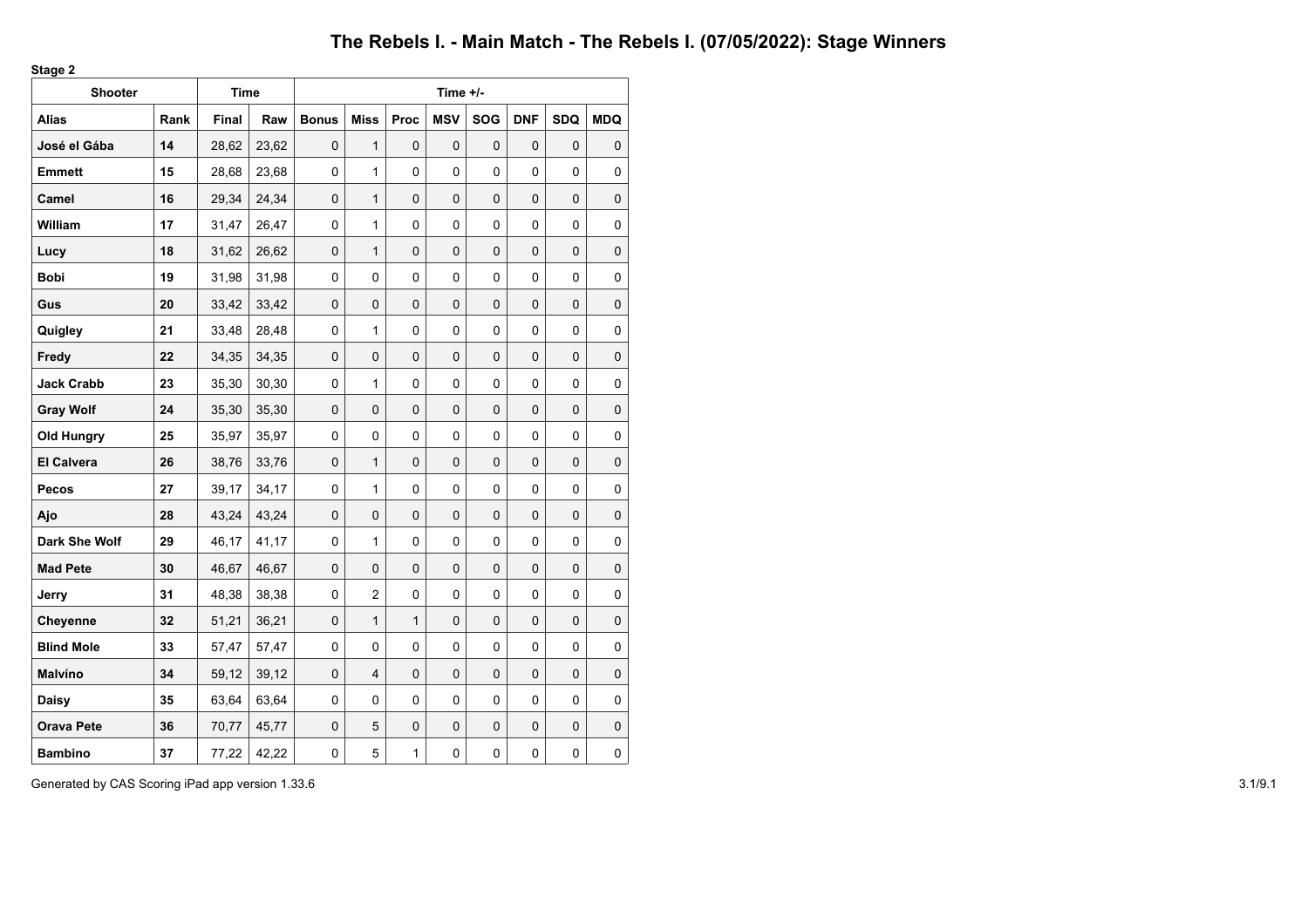**Stage 3**

| <b>Shooter</b>          |      | Time         |       |              |                |             | Time +/-   |             |            |            |                     |
|-------------------------|------|--------------|-------|--------------|----------------|-------------|------------|-------------|------------|------------|---------------------|
| Alias                   | Rank | <b>Final</b> | Raw   | <b>Bonus</b> | <b>Miss</b>    | <b>Proc</b> | <b>MSV</b> | <b>SOG</b>  | <b>DNF</b> | <b>SDQ</b> | <b>MDQ</b>          |
| <b>Frank</b>            | 1    | 19,31        | 19,31 | 0            | 0              | 0           | 0          | $\Omega$    | 0          | $\Omega$   | 0                   |
| Gastly                  | 2    | 20,69        | 20,69 | 0            | 0              | 0           | 0          | 0           | 0          | 0          | 0                   |
| José el Gába            | 3    | 21,40        | 21,40 | 0            | 0              | 0           | 0          | $\mathbf 0$ | 0          | 0          | 0                   |
| Dedo                    | 4    | 21,54        | 16,54 | 0            | 1              | 0           | 0          | 0           | 0          | 0          | 0                   |
| Mr. Hungry              | 5    | 22,72        | 22,72 | 0            | 0              | 0           | 0          | $\mathbf 0$ | 0          | 0          | 0                   |
| Camel                   | 6    | 23,88        | 23,88 | 0            | 0              | 0           | 0          | 0           | $\Omega$   | 0          | 0                   |
| <b>Ace Curly</b>        | 7    | 23,92        | 18,92 | 0            | $\mathbf{1}$   | 0           | 0          | 0           | 0          | 0          | 0                   |
| Sean                    | 8    | 24,01        | 24,01 | 0            | 0              | 0           | 0          | 0           | 0          | 0          | 0                   |
| Lucy                    | 9    | 25,04        | 25,04 | 0            | 0              | 0           | 0          | $\mathbf 0$ | 0          | 0          | 0                   |
| William                 | 10   | 25,73        | 25,73 | 0            | 0              | 0           | 0          | 0           | 0          | 0          | 0                   |
| Yankee                  | 11   | 27,09        | 27,09 | 0            | 0              | 0           | 0          | $\mathbf 0$ | 0          | 0          | 0                   |
| Pumpkin                 | 12   | 27,99        | 27,99 | 0            | 0              | 0           | 0          | $\Omega$    | 0          | 0          | 0                   |
| <b>Gray Wolf</b>        | 13   | 28,57        | 28,57 | 0            | 0              | 0           | 0          | $\mathbf 0$ | 0          | 0          | 0                   |
| <b>Jack Crabb</b>       | 14   | 29,99        | 29,99 | 0            | 0              | 0           | 0          | 0           | 0          | 0          | 0                   |
| <b>Paden Mc Benedik</b> | 15   | 30,05        | 30,05 | 0            | 0              | 0           | 0          | $\mathbf 0$ | 0          | 0          | 0                   |
| Emmett                  | 16   | 30,14        | 30,14 | 0            | 0              | 0           | 0          | 0           | 0          | 0          | 0                   |
| Bobi                    | 17   | 30,83        | 30,83 | 0            | 0              | 0           | 0          | $\mathbf 0$ | 0          | 0          | 0                   |
| Strašák                 | 18   | 31,65        | 26,65 | 0            | 1              | 0           | 0          | 0           | 0          | 0          | 0                   |
| Greenhorn               | 19   | 32,22        | 32,22 | 0            | 0              | 0           | 0          | $\mathbf 0$ | 0          | 0          | 0                   |
| Pecos                   | 20   | 32,69        | 32,69 | 0            | 0              | 0           | 0          | 0           | 0          | 0          | 0                   |
| Fredy                   | 21   | 32,77        | 32,77 | 0            | 0              | 0           | 0          | $\mathbf 0$ | 0          | 0          | 0                   |
| <b>Old Hungry</b>       | 22   | 33,05        | 33,05 | 0            | 0              | 0           | 0          | $\Omega$    | 0          | 0          | 0                   |
| Ajo                     | 23   | 34,13        | 34,13 | 0            | 0              | 0           | 0          | 0           | 0          | 0          | 0                   |
| Cheyenne                | 24   | 34,55        | 29,55 | 0            | $\mathbf{1}$   | 0           | 0          | 0           | 0          | 0          | 0                   |
| <b>Mates</b>            | 25   | 34,92        | 34,92 | 0            | 0              | 0           | 0          | $\mathbf 0$ | 0          | 0          | 0                   |
| <b>Jackie Groot</b>     | 26   | 34,93        | 29,93 | 0            | $\mathbf{1}$   | 0           | 0          | 0           | 0          | 0          | 0                   |
| <b>Bambino</b>          | 27   | 35,25        | 25,25 | 0            | $\overline{2}$ | 0           | 0          | $\mathbf 0$ | 0          | 0          | $\mathsf{O}\xspace$ |

Generated by CAS Scoring iPad app version 1.33.6 4.1/9.1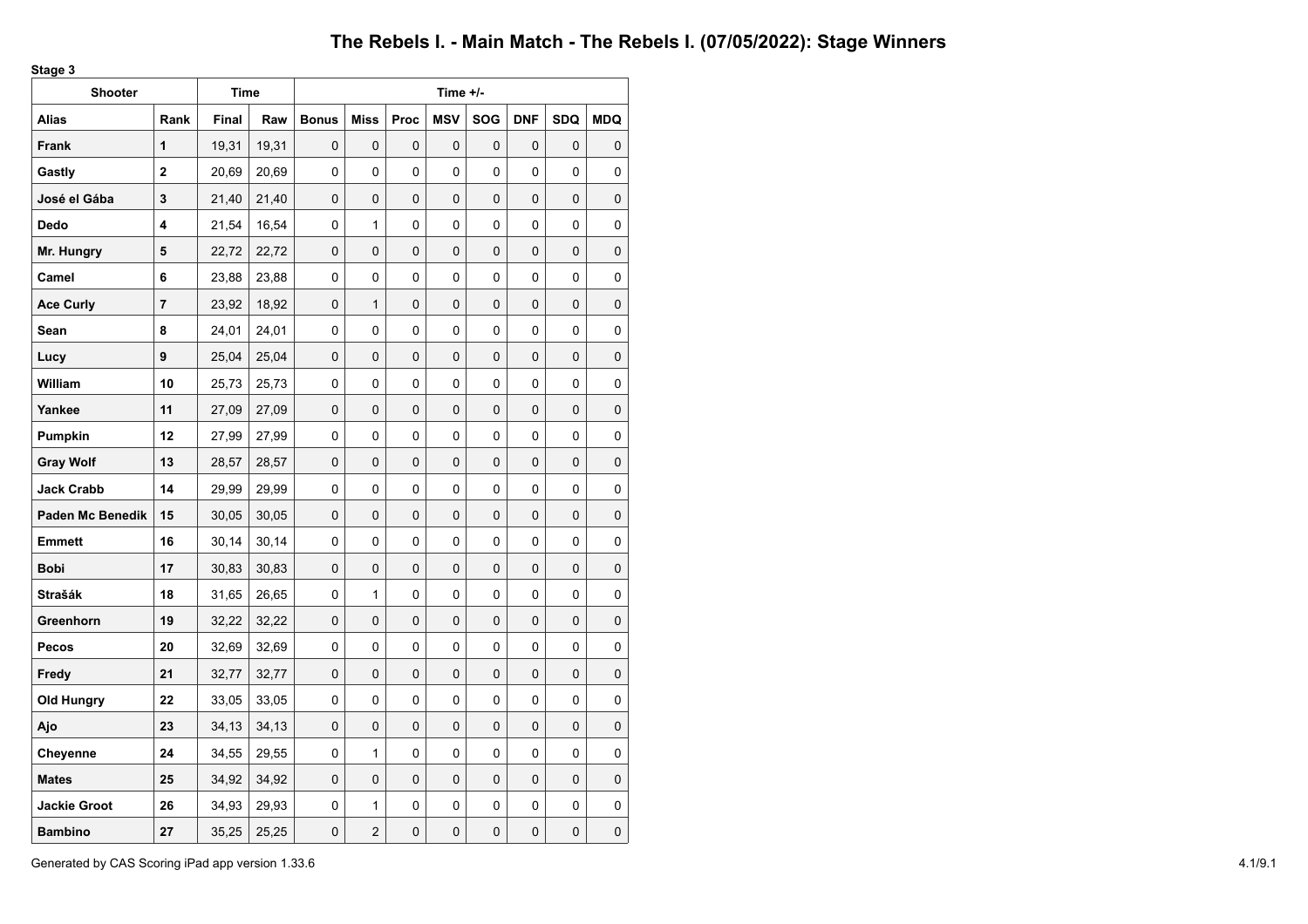**Stage 3**

| <b>Shooter</b>    |      | Time         |       | Time $+/-$   |              |      |            |             |             |             |             |  |
|-------------------|------|--------------|-------|--------------|--------------|------|------------|-------------|-------------|-------------|-------------|--|
| <b>Alias</b>      | Rank | <b>Final</b> | Raw   | <b>Bonus</b> | Miss         | Proc | <b>MSV</b> | <b>SOG</b>  | <b>DNF</b>  | <b>SDQ</b>  | <b>MDQ</b>  |  |
| <b>El Calvera</b> | 28   | 38,88        | 33,88 | $\mathbf 0$  | 1            | 0    | 0          | $\mathbf 0$ | $\mathbf 0$ | $\mathbf 0$ | $\Omega$    |  |
| Gus               | 29   | 39,27        | 29,27 | 0            | 2            | 0    | 0          | 0           | $\Omega$    | 0           | $\Omega$    |  |
| Quigley           | 30   | 40,07        | 35,07 | $\mathbf 0$  | $\mathbf{1}$ | 0    | $\Omega$   | $\mathbf 0$ | $\Omega$    | 0           | $\Omega$    |  |
| <b>Mad Pete</b>   | 31   | 41,97        | 36,97 | 0            | $\mathbf{1}$ | 0    | 0          | 0           | $\Omega$    | 0           | $\Omega$    |  |
| <b>Blind Mole</b> | 32   | 43,52        | 43,52 | $\mathbf 0$  | $\mathbf 0$  | 0    | 0          | $\mathbf 0$ | $\mathbf 0$ | 0           | $\mathbf 0$ |  |
| Dark She Wolf     | 33   | 44,18        | 44,18 | 0            | 0            | 0    | 0          | 0           | 0           | $\mathbf 0$ | $\Omega$    |  |
| <b>Daisy</b>      | 34   | 45,00        | 45,00 | $\mathbf 0$  | $\mathbf 0$  | 0    | 0          | $\mathbf 0$ | $\mathbf 0$ | $\mathbf 0$ | $\mathbf 0$ |  |
| <b>Orava Pete</b> | 35   | 50,94        | 45,94 | 0            | 1            | 0    | 0          | 0           | $\Omega$    | 0           | $\mathbf 0$ |  |
| <b>Malvíno</b>    | 36   | 62,72        | 37,72 | $\mathbf 0$  | 3            | 1    | 0          | $\mathbf 0$ | $\Omega$    | $\mathbf 0$ | $\mathbf 0$ |  |
| Jerry             | 37   | 84,71        | 44,71 | 0            | 8            | 0    | 0          | 0           | 0           | 0           | $\mathbf 0$ |  |

## **Stage 4**

| <b>Shooter</b>          |                | <b>Time</b> |       | Time $+/-$   |             |             |             |             |            |             |            |  |
|-------------------------|----------------|-------------|-------|--------------|-------------|-------------|-------------|-------------|------------|-------------|------------|--|
| <b>Alias</b>            | Rank           | Final       | Raw   | <b>Bonus</b> | <b>Miss</b> | Proc        | <b>MSV</b>  | <b>SOG</b>  | <b>DNF</b> | <b>SDQ</b>  | <b>MDQ</b> |  |
| <b>Ace Curly</b>        | 1              | 16,63       | 16,63 | $\mathbf 0$  | $\Omega$    | $\mathbf 0$ | $\mathbf 0$ | $\mathbf 0$ | $\Omega$   | $\mathbf 0$ | $\Omega$   |  |
| Gastly                  | $\overline{2}$ | 20,08       | 20,08 | 0            | $\Omega$    | 0           | 0           | 0           | $\Omega$   | 0           | $\Omega$   |  |
| Mr. Hungry              | 3              | 22,70       | 22,70 | $\mathbf 0$  | $\Omega$    | $\mathbf 0$ | $\Omega$    | $\mathbf 0$ | $\Omega$   | $\mathbf 0$ | 0          |  |
| Sean                    | 4              | 23,33       | 23,33 | $\Omega$     | $\Omega$    | $\Omega$    | $\Omega$    | $\Omega$    | $\Omega$   | $\Omega$    | $\Omega$   |  |
| Frank                   | 5              | 23,39       | 23,39 | $\mathbf 0$  | $\Omega$    | $\mathbf 0$ | $\Omega$    | $\mathbf 0$ | $\Omega$   | $\Omega$    | 0          |  |
| <b>Mates</b>            | 6              | 23,92       | 23,92 | $\Omega$     | $\Omega$    | 0           | $\Omega$    | 0           | $\Omega$   | $\Omega$    | 0          |  |
| Lucy                    | $\overline{7}$ | 25,79       | 25,79 | $\mathbf 0$  | $\Omega$    | $\Omega$    | $\Omega$    | $\mathbf 0$ | $\Omega$   | $\Omega$    | 0          |  |
| <b>Jackie Groot</b>     | 8              | 26,14       | 26,14 | 0            | 0           | 0           | $\mathbf 0$ | 0           | $\Omega$   | 0           | 0          |  |
| Greenhorn               | 9              | 26,44       | 26,44 | $\mathbf 0$  | $\Omega$    | $\mathbf 0$ | $\Omega$    | $\mathbf 0$ | $\Omega$   | $\mathbf 0$ | 0          |  |
| Dedo                    | 10             | 26,59       | 21,59 | 0            | 1           | 0           | $\Omega$    | 0           | $\Omega$   | 0           | 0          |  |
| <b>Strašák</b>          | 11             | 26,68       | 26,68 | $\mathbf 0$  | $\Omega$    | $\mathbf 0$ | $\Omega$    | $\mathbf 0$ | $\Omega$   | $\mathbf 0$ | 0          |  |
| José el Gába            | 12             | 27,79       | 27,79 | $\mathbf 0$  | $\Omega$    | 0           | 0           | 0           | $\Omega$   | 0           | 0          |  |
| <b>Paden Mc Benedik</b> | 13             | 28,23       | 28,23 | $\mathbf 0$  | $\mathbf 0$ | $\mathbf 0$ | $\mathbf 0$ | $\mathbf 0$ | $\Omega$   | 0           | 0          |  |

Generated by CAS Scoring iPad app version 1.33.6 5.1/9.1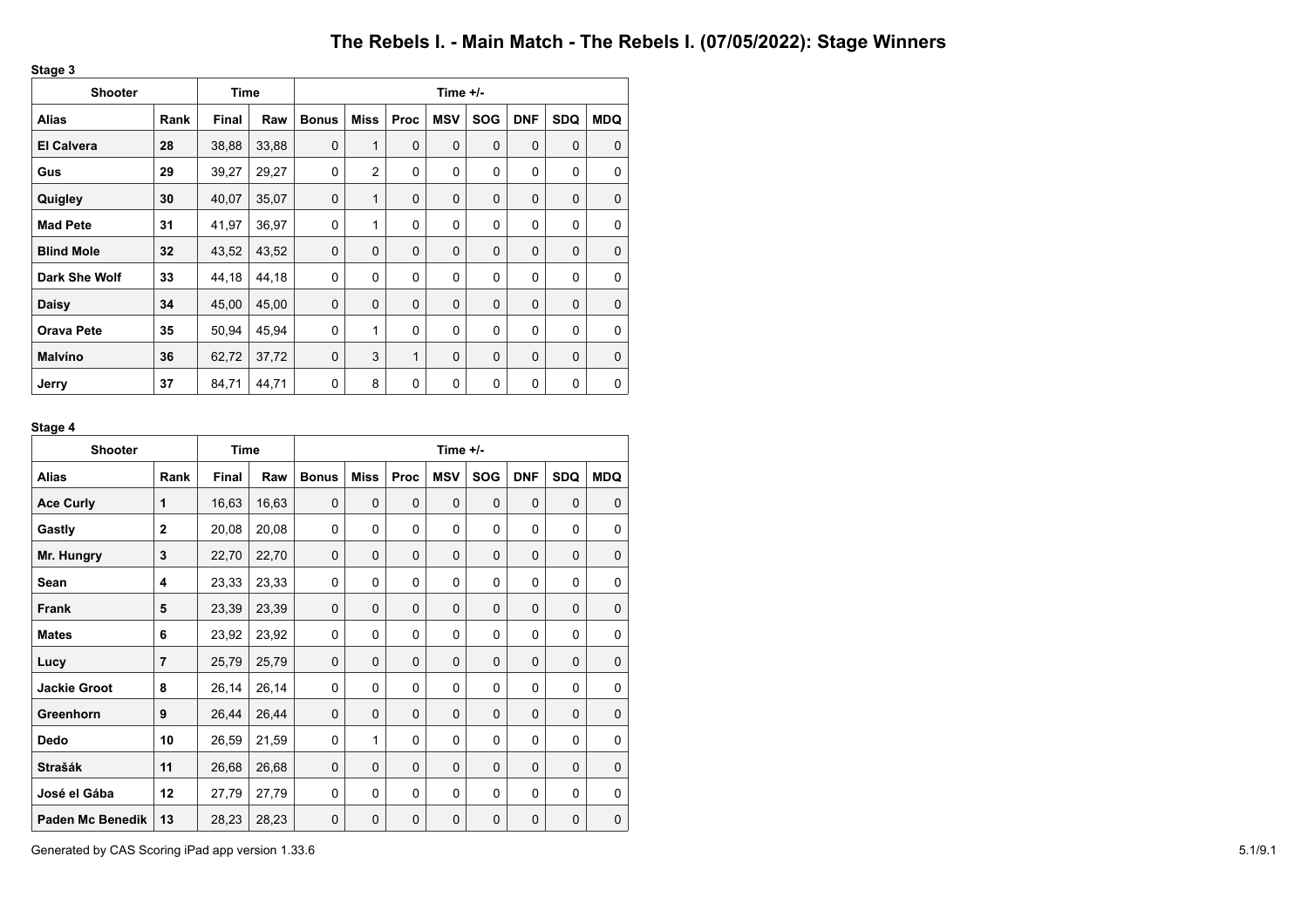**Stage 4**

| <b>Shooter</b>    |      | <b>Time</b> |       |              |                |              | Time +/-     |            |             |             |             |
|-------------------|------|-------------|-------|--------------|----------------|--------------|--------------|------------|-------------|-------------|-------------|
| <b>Alias</b>      | Rank | Final       | Raw   | <b>Bonus</b> | <b>Miss</b>    | Proc         | <b>MSV</b>   | <b>SOG</b> | <b>DNF</b>  | <b>SDQ</b>  | <b>MDQ</b>  |
| Pumpkin           | 14   | 28,63       | 28,63 | $\mathbf 0$  | 0              | 0            | $\mathbf{0}$ | $\Omega$   | $\Omega$    | 0           | 0           |
| <b>Gray Wolf</b>  | 15   | 30,14       | 30,14 | 0            | 0              | 0            | 0            | 0          | 0           | 0           | 0           |
| William           | 16   | 30,71       | 25,71 | $\pmb{0}$    | $\mathbf{1}$   | $\pmb{0}$    | 0            | 0          | 0           | $\mathsf 0$ | $\mathsf 0$ |
| <b>Mad Pete</b>   | 17   | 32,26       | 32,26 | 0            | 0              | 0            | 0            | 0          | 0           | 0           | 0           |
| <b>Old Hungry</b> | 18   | 33,63       | 33,63 | $\pmb{0}$    | 0              | 0            | 0            | 0          | $\mathbf 0$ | 0           | $\pmb{0}$   |
| Gus               | 19   | 33,63       | 33,63 | 0            | 0              | 0            | 0            | 0          | $\Omega$    | 0           | $\pmb{0}$   |
| Ajo               | 20   | 35, 12      | 35,12 | $\mathbf 0$  | $\mathbf 0$    | $\mathbf 0$  | 0            | 0          | 0           | $\mathbf 0$ | $\pmb{0}$   |
| Camel             | 21   | 35,26       | 30,26 | 0            | 1              | 0            | 0            | 0          | 0           | 0           | $\pmb{0}$   |
| <b>Emmett</b>     | 22   | 35,42       | 30,42 | 0            | $\mathbf{1}$   | $\pmb{0}$    | 0            | 0          | 0           | 0           | $\mathbf 0$ |
| Pecos             | 23   | 35,61       | 35,61 | 0            | 0              | 0            | 0            | 0          | 0           | 0           | $\pmb{0}$   |
| Quigley           | 24   | 36,51       | 31,51 | 0            | $\mathbf{1}$   | 0            | 0            | 0          | 0           | 0           | $\pmb{0}$   |
| Fredy             | 25   | 36,78       | 36,78 | 0            | 0              | 0            | 0            | 0          | 0           | 0           | 0           |
| <b>Bobi</b>       | 26   | 36,88       | 31,88 | $\mathbf 0$  | $\mathbf{1}$   | 0            | 0            | 0          | $\mathbf 0$ | 0           | $\pmb{0}$   |
| Cheyenne          | 27   | 38,18       | 33,18 | 0            | 1              | 0            | 0            | 0          | 0           | 0           | 0           |
| <b>Jack Crabb</b> | 28   | 38,48       | 33,48 | $\mathbf 0$  | $\mathbf{1}$   | $\mathbf 0$  | $\mathbf 0$  | 0          | $\mathbf 0$ | 0           | $\pmb{0}$   |
| <b>Bambino</b>    | 29   | 38,97       | 23,97 | 0            | $\mathbf{1}$   | 1            | 0            | 0          | 0           | 0           | $\pmb{0}$   |
| Dark She Wolf     | 30   | 40,89       | 40,89 | $\Omega$     | $\mathbf 0$    | 0            | 0            | $\Omega$   | $\Omega$    | 0           | $\pmb{0}$   |
| Jerry             | 31   | 43,46       | 38,46 | 0            | 1              | 0            | $\Omega$     | 0          | $\Omega$    | 0           | 0           |
| <b>Orava Pete</b> | 32   | 43,55       | 43,55 | 0            | 0              | $\pmb{0}$    | 0            | 0          | 0           | 0           | $\pmb{0}$   |
| Yankee            | 33   | 54,45       | 29,45 | 0            | 5              | 0            | 0            | 0          | 0           | 0           | $\pmb{0}$   |
| <b>Blind Mole</b> | 34   | 55,04       | 45,04 | 0            | $\overline{2}$ | 0            | 0            | 0          | $\mathbf 0$ | 0           | $\pmb{0}$   |
| Malvíno           | 35   | 59,99       | 34,99 | 0            | 3              | 1            | 0            | 0          | 0           | 0           | 0           |
| <b>El Calvera</b> | 36   | 75,04       | 65,04 | $\pmb{0}$    | $\mathbf 0$    | $\mathbf{1}$ | 0            | 0          | 0           | 0           | $\pmb{0}$   |
| Daisy             | 37   | 80,50       | 60,50 | 0            | 4              | 0            | 0            | 0          | 0           | 0           | $\pmb{0}$   |

Generated by CAS Scoring iPad app version 1.33.6 6.1/9.1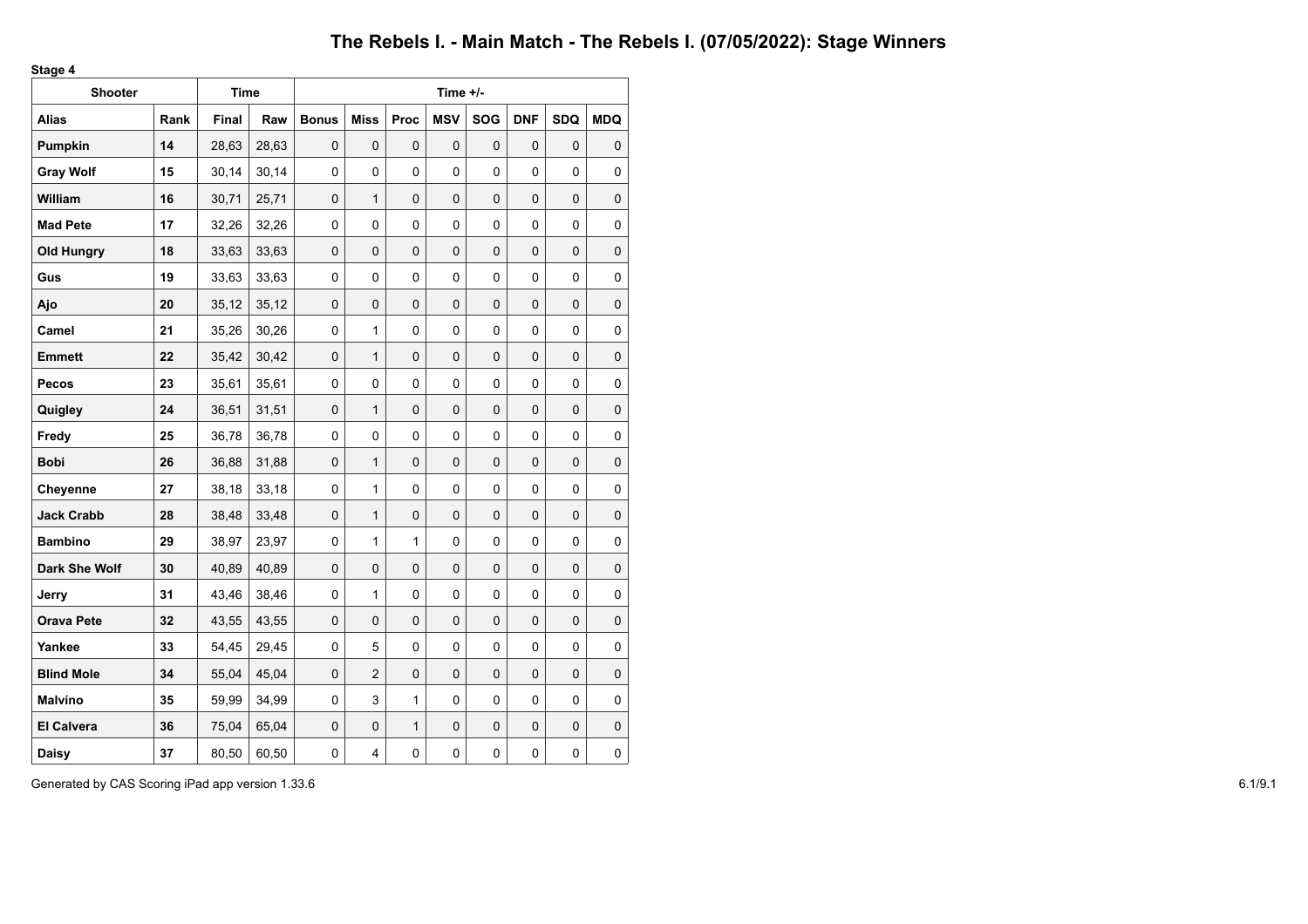**Stage 5**

| <b>Shooter</b>          |             | Time         |       |              |              |              | Time +/-       |            |            |            |             |
|-------------------------|-------------|--------------|-------|--------------|--------------|--------------|----------------|------------|------------|------------|-------------|
| Alias                   | Rank        | <b>Final</b> | Raw   | <b>Bonus</b> | <b>Miss</b>  | Proc         | <b>MSV</b>     | <b>SOG</b> | <b>DNF</b> | <b>SDQ</b> | <b>MDQ</b>  |
| <b>Ace Curly</b>        | 1           | 15,29        | 15,29 | 0            | 0            | 0            | 0              | 0          | 0          | $\Omega$   | 0           |
| Dedo                    | $\mathbf 2$ | 16,32        | 16,32 | 0            | 0            | 0            | 0              | 0          | 0          | 0          | 0           |
| Gastly                  | 3           | 18,69        | 18,69 | 0            | 0            | 0            | 0              | 0          | 0          | 0          | 0           |
| Mr. Hungry              | 4           | 19,44        | 19,44 | 0            | 0            | 0            | 0              | 0          | 0          | 0          | 0           |
| José el Gába            | 5           | 20,25        | 20,25 | 0            | 0            | 0            | 0              | 0          | 0          | 0          | 0           |
| Camel                   | 6           | 20,57        | 20,57 | 0            | 0            | 0            | 0              | 0          | 0          | 0          | 0           |
| Sean                    | 7           | 20,82        | 20,82 | 0            | 0            | 0            | 0              | 0          | 0          | 0          | $\mathsf 0$ |
| Greenhorn               | 8           | 23,10        | 23,10 | 0            | $\Omega$     | 0            | $\Omega$       | 0          | $\Omega$   | 0          | 0           |
| Cheyenne                | 9           | 24,32        | 24,32 | 0            | 0            | 0            | 0              | 0          | 0          | 0          | 0           |
| Frank                   | 10          | 26,62        | 21,62 | 0            | $\mathbf{1}$ | 0            | 0              | 0          | 0          | 0          | 0           |
| Yankee                  | 11          | 27,00        | 27,00 | 0            | 0            | 0            | 0              | 0          | 0          | 0          | 0           |
| <b>Paden Mc Benedik</b> | 12          | 27,22        | 27,22 | 0            | 0            | 0            | 0              | 0          | 0          | 0          | 0           |
| <b>Gray Wolf</b>        | 13          | 28,31        | 28,31 | 0            | 0            | 0            | 0              | 0          | 0          | 0          | 0           |
| <b>Bambino</b>          | 14          | 28,44        | 28,44 | 0            | 0            | 0            | 0              | 0          | 0          | 0          | 0           |
| Gus                     | 15          | 29,67        | 29,67 | 0            | 0            | $\Omega$     | $\overline{0}$ | 0          | 0          | $\Omega$   | 0           |
| William                 | 16          | 29,97        | 29,97 | 0            | 0            | 0            | 0              | 0          | 0          | 0          | 0           |
| <b>El Calvera</b>       | 17          | 30,92        | 30,92 | 0            | 0            | 0            | 0              | 0          | 0          | 0          | 0           |
| Fredy                   | 18          | 31,17        | 31,17 | 0            | 0            | 0            | 0              | 0          | 0          | 0          | 0           |
| <b>Mates</b>            | 19          | 31,22        | 21,22 | 0            | 0            | $\mathbf{1}$ | 0              | 0          | 0          | 0          | 0           |
| <b>Jackie Groot</b>     | 20          | 31,44        | 31,44 | 0            | 0            | 0            | 0              | 0          | 0          | 0          | 0           |
| Ajo                     | 21          | 31,79        | 31,79 | 0            | 0            | 0            | 0              | 0          | 0          | 0          | 0           |
| Jerry                   | 22          | 31,89        | 31,89 | 0            | 0            | 0            | 0              | 0          | 0          | 0          | 0           |
| <b>Pumpkin</b>          | 23          | 32,28        | 32,28 | 0            | 0            | 0            | 0              | 0          | 0          | 0          | 0           |
| <b>Bobi</b>             | 24          | 33,68        | 33,68 | 0            | 0            | 0            | 0              | 0          | 0          | 0          | 0           |
| Strašák                 | 25          | 34,51        | 24,51 | 0            | 0            | $\mathbf{1}$ | 0              | 0          | 0          | 0          | 0           |
| Quigley                 | 26          | 34,85        | 24,85 | 0            | 0            | 1            | 0              | 0          | 0          | 0          | 0           |
| <b>Emmett</b>           | 27          | 35,33        | 30,33 | 0            | 1            | 0            | 0              | 0          | 0          | 0          | $\mathsf 0$ |

Generated by CAS Scoring iPad app version 1.33.6 7.1/9.1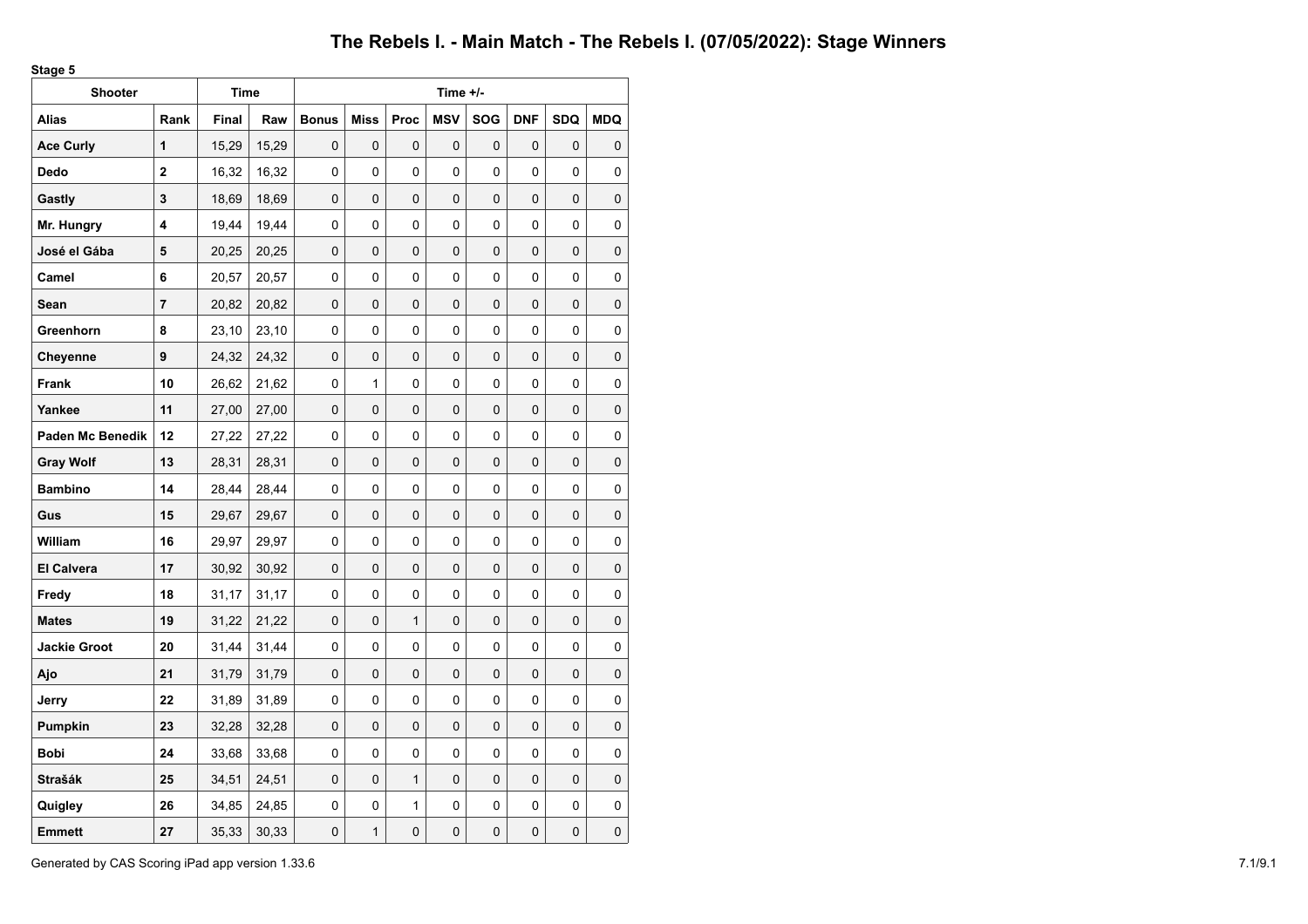**Stage 5**

| <b>Shooter</b>    |      | Time         |       | Time $+/-$   |                |             |             |             |            |             |             |  |
|-------------------|------|--------------|-------|--------------|----------------|-------------|-------------|-------------|------------|-------------|-------------|--|
| Alias             | Rank | <b>Final</b> | Raw   | <b>Bonus</b> | Miss           | Proc        | <b>MSV</b>  | <b>SOG</b>  | <b>DNF</b> | <b>SDQ</b>  | <b>MDQ</b>  |  |
| <b>Jack Crabb</b> | 28   | 37,26        | 32,26 | $\mathbf 0$  | 1              | $\mathbf 0$ | 0           | 0           | $\Omega$   | 0           | $\Omega$    |  |
| Dark She Wolf     | 29   | 38,18        | 38,18 | $\mathbf 0$  | $\Omega$       | 0           | $\Omega$    | 0           | $\Omega$   | 0           | $\Omega$    |  |
| <b>Mad Pete</b>   | 30   | 39,00        | 34,00 | 0            | 1              | $\mathbf 0$ | 0           | $\mathbf 0$ | $\Omega$   | $\mathbf 0$ | $\Omega$    |  |
| Lucy              | 31   | 39,23        | 24,23 | 0            | 1              | 1           | 0           | 0           | $\Omega$   | 0           | $\Omega$    |  |
| <b>Pecos</b>      | 32   | 46,04        | 36,04 | $\mathbf 0$  | $\overline{2}$ | $\mathbf 0$ | 0           | $\mathbf 0$ | $\Omega$   | $\mathbf 0$ | $\mathbf 0$ |  |
| <b>Old Hungry</b> | 33   | 48,05        | 48,05 | 0            | 0              | 0           | 0           | 0           | $\Omega$   | 0           | $\Omega$    |  |
| <b>Orava Pete</b> | 34   | 52,23        | 47,23 | $\mathbf 0$  | 1              | $\mathbf 0$ | 0           | $\mathbf 0$ | $\Omega$   | $\mathbf 0$ | $\Omega$    |  |
| <b>Blind Mole</b> | 35   | 58,86        | 38,86 | 0            | 4              | 0           | $\Omega$    | 0           | $\Omega$   | 0           | $\Omega$    |  |
| <b>Malvíno</b>    | 36   | 63,80        | 43,80 | $\mathbf 0$  | $\overline{2}$ | 1           | 0           | $\mathbf 0$ | $\Omega$   | 0           | $\mathbf 0$ |  |
| Daisy             | 37   | 68,00        | 68,00 | 0            | $\mathbf 0$    | 0           | $\mathbf 0$ | 0           | $\Omega$   | 0           | $\mathbf 0$ |  |

## **Stage 6**

| <b>Shooter</b>      |                | <b>Time</b>  |       | Time $+/-$   |             |             |            |             |            |             |            |  |
|---------------------|----------------|--------------|-------|--------------|-------------|-------------|------------|-------------|------------|-------------|------------|--|
| <b>Alias</b>        | Rank           | <b>Final</b> | Raw   | <b>Bonus</b> | <b>Miss</b> | Proc        | <b>MSV</b> | <b>SOG</b>  | <b>DNF</b> | <b>SDQ</b>  | <b>MDQ</b> |  |
| <b>Ace Curly</b>    | 1              | 17,16        | 17,16 | $\Omega$     | $\Omega$    | $\Omega$    | $\Omega$   | $\Omega$    | $\Omega$   | $\Omega$    | $\Omega$   |  |
| Dedo                | $\overline{2}$ | 17,49        | 17,49 | 0            | $\Omega$    | 0           | $\Omega$   | 0           | $\Omega$   | $\Omega$    | 0          |  |
| Gastly              | 3              | 18,11        | 18,11 | $\Omega$     | $\Omega$    | $\mathbf 0$ | $\Omega$   | $\Omega$    | $\Omega$   | $\Omega$    | 0          |  |
| <b>Frank</b>        | 4              | 18,33        | 18,33 | $\Omega$     | $\Omega$    | $\Omega$    | $\Omega$   | $\Omega$    | $\Omega$   | $\Omega$    | $\Omega$   |  |
| Mr. Hungry          | 5              | 19,61        | 19,61 | $\Omega$     | $\Omega$    | $\Omega$    | $\Omega$   | $\Omega$    | $\Omega$   | $\Omega$    | 0          |  |
| José el Gába        | 6              | 21,01        | 21,01 | 0            | $\Omega$    | 0           | $\Omega$   | 0           | $\Omega$   | $\Omega$    | 0          |  |
| Yankee              | $\overline{7}$ | 21,10        | 21,10 | $\Omega$     | $\Omega$    | 0           | $\Omega$   | $\mathbf 0$ | $\Omega$   | $\Omega$    | 0          |  |
| Greenhorn           | 8              | 21,32        | 21,32 | 0            | $\Omega$    | $\Omega$    | $\Omega$   | $\Omega$    | $\Omega$   | $\Omega$    | 0          |  |
| Camel               | 9              | 21,34        | 21,34 | $\Omega$     | $\Omega$    | $\Omega$    | $\Omega$   | $\Omega$    | $\Omega$   | $\Omega$    | 0          |  |
| Cheyenne            | 10             | 22,69        | 22,69 | 0            | $\Omega$    | 0           | 0          | 0           | 0          | 0           | 0          |  |
| Lucy                | 11             | 22,74        | 22,74 | $\Omega$     | $\Omega$    | $\Omega$    | $\Omega$   | $\Omega$    | $\Omega$   | $\Omega$    | 0          |  |
| <b>Jackie Groot</b> | 12             | 23,38        | 23,38 | $\Omega$     | $\Omega$    | 0           | 0          | 0           | $\Omega$   | 0           | 0          |  |
| <b>Emmett</b>       | 13             | 24,76        | 24,76 | $\mathbf 0$  | $\Omega$    | $\mathbf 0$ | 0          | $\mathbf 0$ | $\Omega$   | $\mathbf 0$ | 0          |  |

Generated by CAS Scoring iPad app version 1.33.6 8.1/9.1